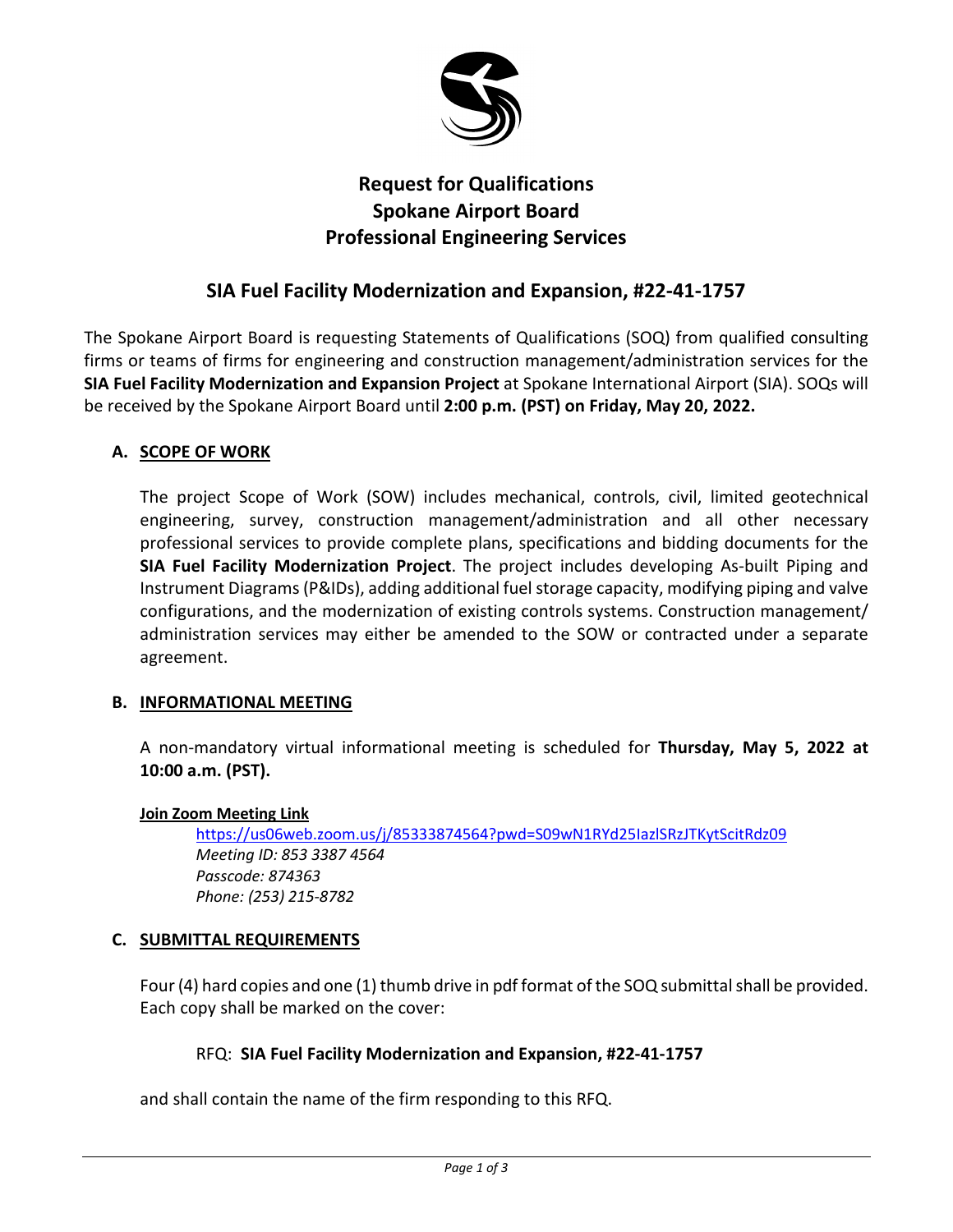# 1. Clarifications

Any clarifications or modifications will be provided in writing by the Airport and will be communicated via the Airport's website at [http://business.spokaneairports.net/rfp.](http://business.spokaneairports.net/rfp) Any request for clarifications must be received by via email at least five working days prior to the submittal deadline. Any questions relating to the submittal requirements shall be directed to:

Colin Hayden, Project Manager, Planning & Engineering Department, Spokane Airports E-mail: [Chayden@spokaneairports.net](mailto:Chayden@spokaneairports.net)

# 2. Related Information

Firms are advised to familiarize themselves with the Airport's standard Professional Service Agreement (PSA) and be prepared to accept without modification the terms and conditions contained therein. The selected consultant will be expected to execute the Airport's PSA. It is anticipated that a PSA will be awarded by the Spokane Airport Board at its July 2022 meeting.

# **D. STATEMENT OF QUALIFICATIONS**

SOQs shall respond to each criteria listed below. SOQs should be clear and concise and formatted as outlined below to provide the Selection Committee with the following information and allow for consistent evaluation of each submittal.

### Transmittal Letter

Provide a one-page transmittal letter which introduces the consulting firm and team. Discuss services offered, size of staff, and office location(s) of the consulting firm(s). Include the point of contact information, including email, of the firm responding to the RFQ.

### Table of Contents

Include an identification of the material by section and page number.

### Statement of Qualifications

Provide no more than 15 double-sided pages describing the qualifications, experience, and capabilities of the proposing firm and team in the order presented below. Covers, tabs, transmittal letter, and table of contents will not be included in the page count.

- 1. *Project Organization and Staff Experience.* Include the organizational structure that is proposed to implement the project, identifying the primary point of contact, support staff, subconsultants, and location of office where the majority of work of the prime consultant will be completed. Include brief resumes of the key project personnel identifying professional qualifications, experience, capabilities, and relevant projects each have completed.
- 2. *Specific Relevant Projects.* Include and describe projects of similar scope that the proposed key personnel and/or team have participated and completed in the past five (5) years. Identify key personnel from the organizational chart.